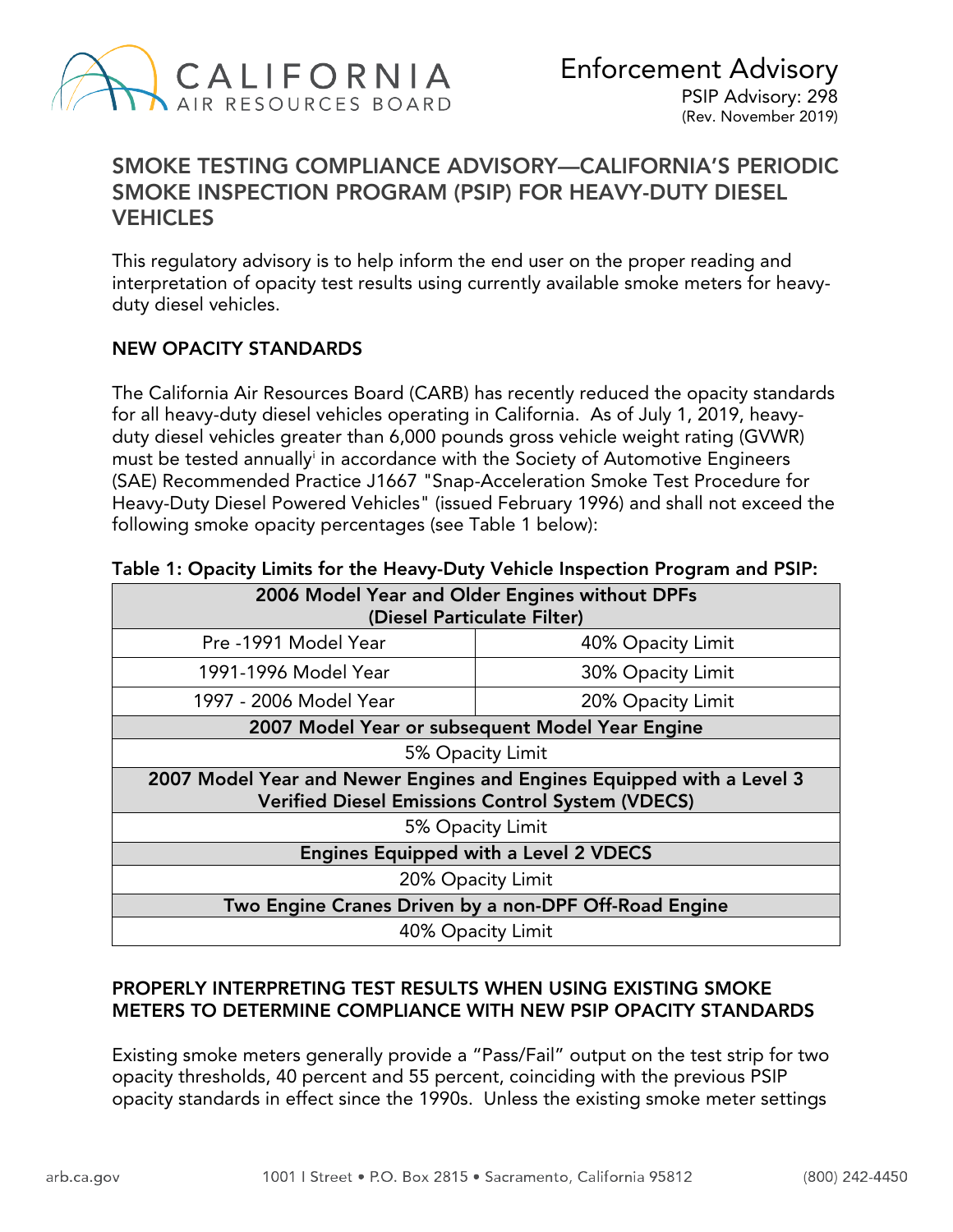have been modified to incorporate an appropriate "Pass/Fail" threshold for each lower opacity standard, fleets should not rely on the default printout of either "Pass" or "Fail" to determine compliance.

Rather, compliance with a specific opacity standard must be determined by looking at the calculated average of the three required opacity measurements as shown on the output printout (see Figure 1 below as an example).



 To update a smoke meter "Pass/Fail" threshold, choose from one of the following options:

- 1. Manually override the default "Pass/Fail" opacity limit of the smoke meter by following the instructions specified in the operating/user manual or instructions obtained from the manufacturer.
- 2. Have the smoke meter updated by the manufacturer to accommodate the new opacity standard thresholds.

 Manufacturers may have different procedures for setting the "Pass/Fail" opacity threshold. Table 2 shows the commonly used smoke meters and whether a user can manually set the "Pass/Fail" opacity limit by overriding the default factory setting. The "Pass/Fail" limit settings of some meters are higher than 5 percent, which could lead to faulty pass results (see Table 2 below).

 Regardless of differences in "Pass/Fail" settings, all properly calibrated smoke meters listed in Table 2 are compliant with SAE J1667 requirements for measuring smoke opacity from diesel vehicles. When auditing fleets for PSIP compliance, CARB staff will rely on the average of the three opacity measurements to determine compliance with